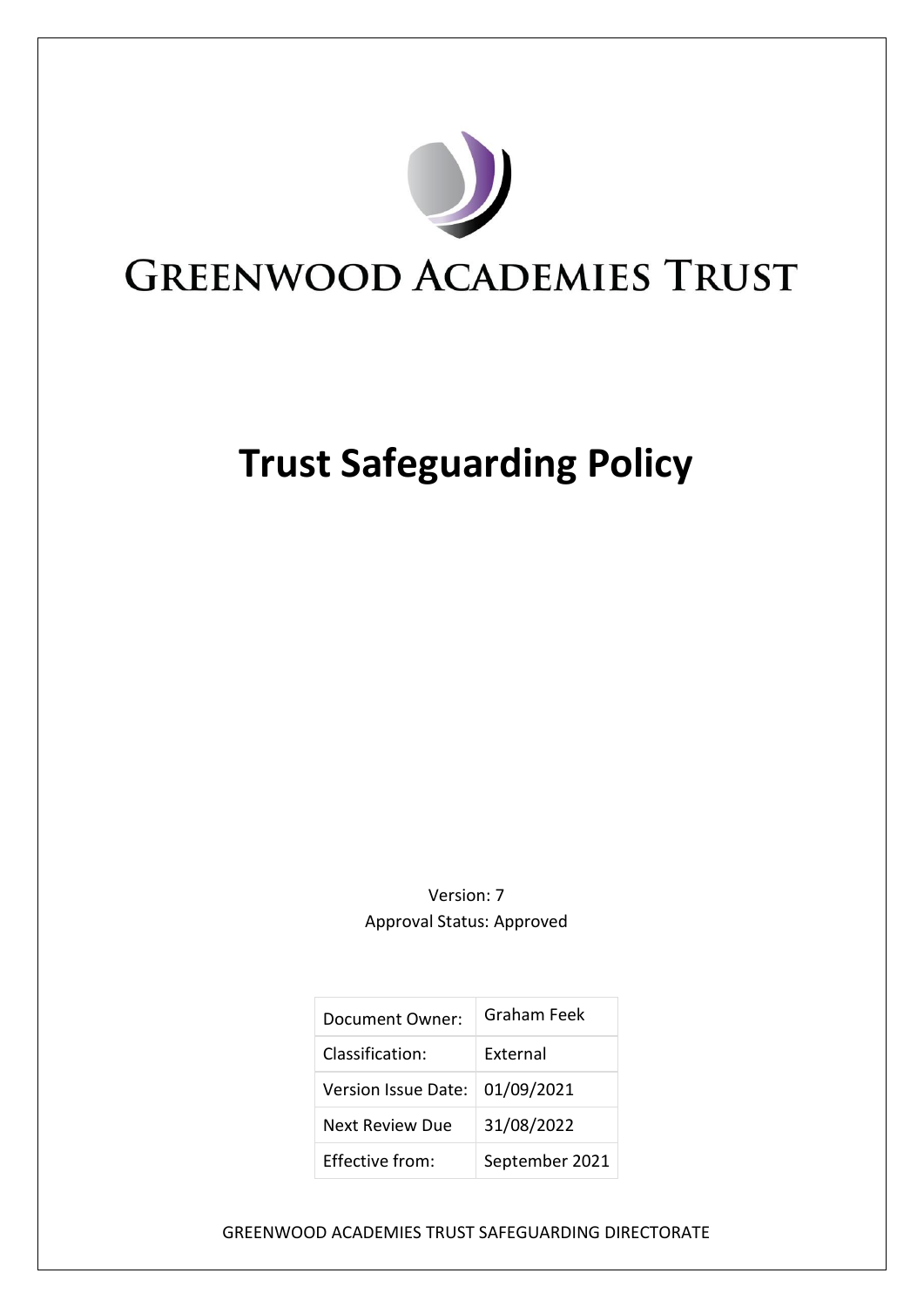### **Table of Contents**

| 1. |     |  |  |  |
|----|-----|--|--|--|
| 2. |     |  |  |  |
|    | 2.1 |  |  |  |
|    | 2.2 |  |  |  |
|    | 2.3 |  |  |  |
|    | 2.4 |  |  |  |
|    | 2.5 |  |  |  |
| 3. |     |  |  |  |
|    | 3.1 |  |  |  |
|    | 3.2 |  |  |  |
|    | 3.3 |  |  |  |
|    | 3.4 |  |  |  |
|    | 3.5 |  |  |  |
|    | 3.6 |  |  |  |
|    | 3.7 |  |  |  |
| 4. |     |  |  |  |
| 5. |     |  |  |  |
| 6. |     |  |  |  |
| 7. |     |  |  |  |
|    |     |  |  |  |
|    |     |  |  |  |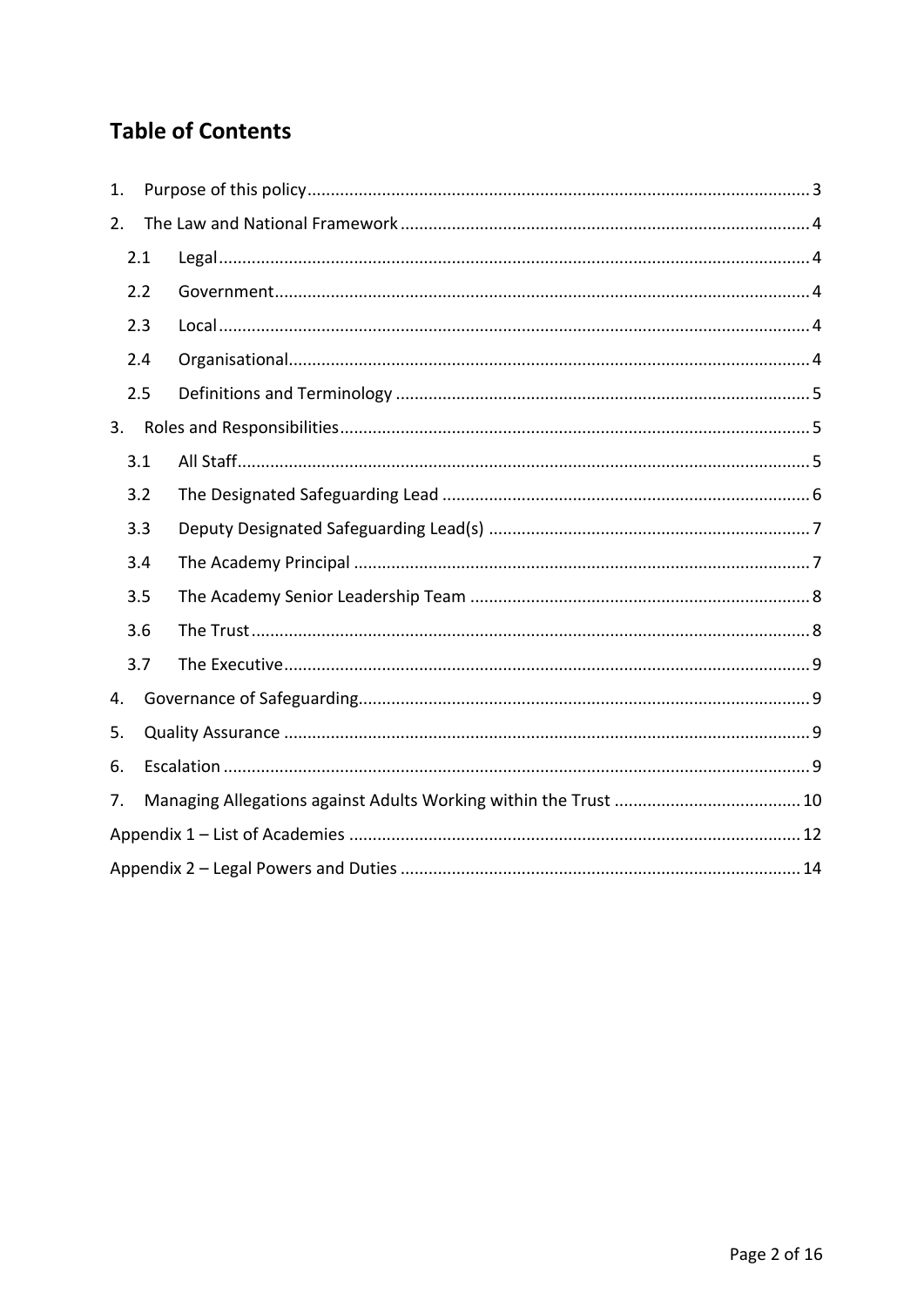#### **To take effect from 1 September 2021**

At Greenwood Academies Trust we are committed to safeguarding children and young people and we expect everyone employed by us to share this commitment.

All adults employed by the Trust take all welfare concerns seriously and encourage children and young people to talk to us about anything that worries them.

The welfare of the child is paramount and we will always act in the child's best interests.

- All children regardless of age, gender, culture, language, race, ability, sexual identity or religion have equal rights to protection, safeguarding and opportunities.
- We recognise that all adults, including temporary staff , volunteers and governors, have a full and active part to play in protecting our students from harm and have an equal responsibility to act on any suspicion or disclosure that may suggest a child is at risk of harm.
- All staff believe that our academies should provide a caring, positive, safe and stimulating environment that promotes the social, physical, mental wellbeing and moral development of the individual child.
- Students and staff involved in child protection issues will receive appropriate support and supervision

#### <span id="page-2-0"></span>**1. Purpose of this policy**

The purpose of this policy is to provide an umbrella document that summarises the aspects of safeguarding and child protection that are common across the Trust.

Each Academy within the Trust has a Site Specific Arrangements document which is published on their individual website. A list of Academies and their websites are included in Appendix 1 of this document.

This policy should be read alongside the following documents:

- Individual Academy: Site Specific Arrangements for Safeguarding and Child Protection
- Greenwood Academies Trust: Managing Allegations Against Adults Working within the Trust Policy
- Greenwood Academies Trust: Safeguarding Practice Guidance (Internal)
- Greenwood Academies Trust: Safeguarding Training Curriculum (Internal)
- DfE Keeping Children Safe in Education September 2021
- Local arrangements for managing allegations issued through the relevant Local Safeguarding Partnership
- Working Together to Safeguard Children July 2018
- The Children Act 1989 and 2004
- The Children and Social Work Act 2017
- The Education Act 2002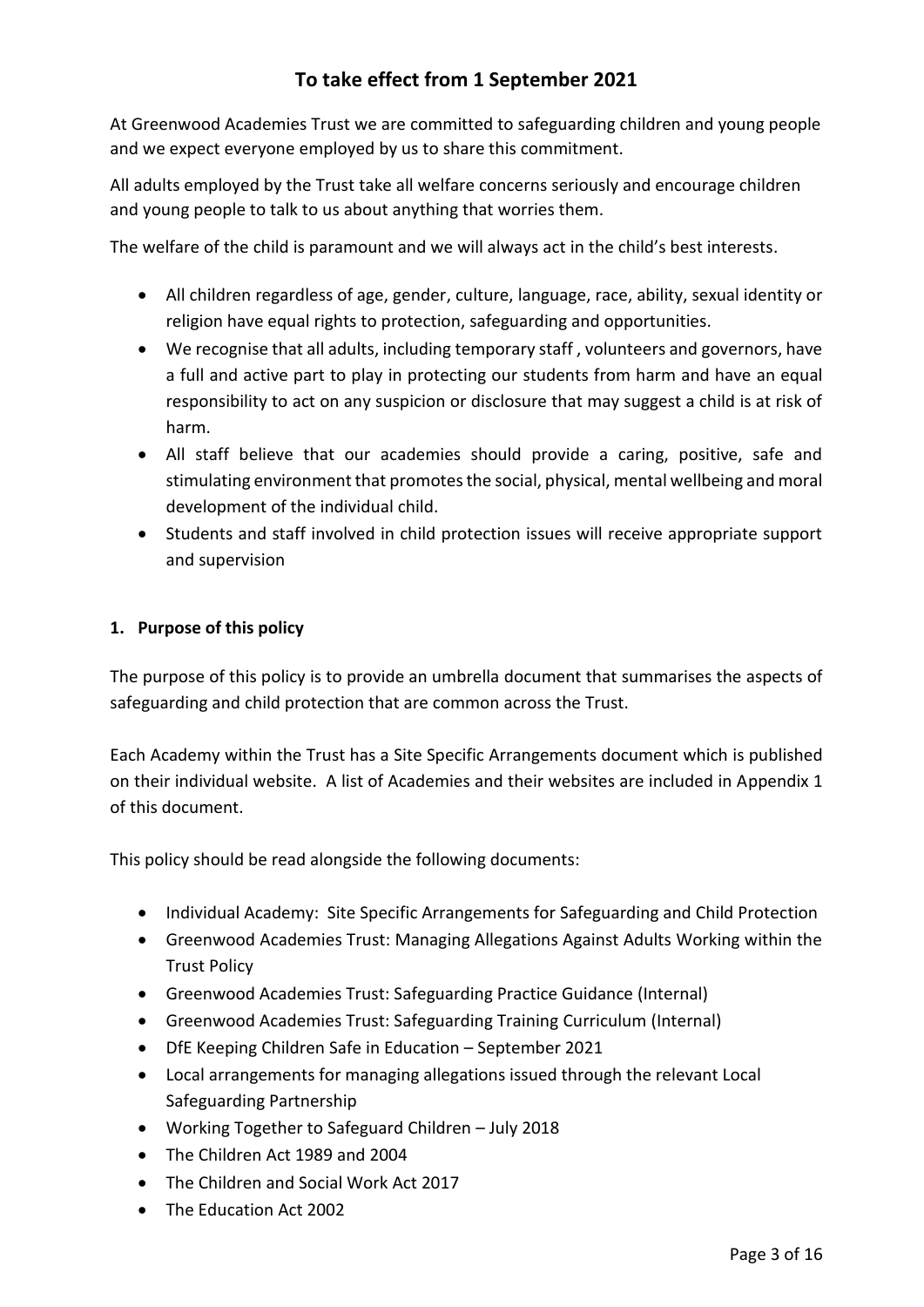#### <span id="page-3-0"></span>**2. The Law and National Framework**

The requirements of the Trust and each Academy to safeguard and promote the welfare of all children and young people are embedded in legislation, government and Local Authority guidance. The Trust Safeguarding Policy is in line with this wider framework.

#### <span id="page-3-1"></span>**2.1 Legal**

Appendix 2 outlines the key legal framework and the important difference between prevention and protection which now underpin the work of safeguarding.

#### <span id="page-3-2"></span>**2.2 Government**

The government guidance 'Working Together to Safeguard Children – July 2018' and 'Keeping Children Safe in Education 2021' are the essential national safeguarding documents and give practical guidance on implementing legal requirements. Each Academy should have at least one copy of each which should be accessible to staff.

All adults working within the Trust must be issued with their own copy of Part 1 or Annex A of 'Keeping Children Safe in Education 2021' dependent on their role within the Academy / Trust and whether or not they are working directly with children and young people. Time must be given for staff to read the document and they must confirm by return that they have both read and understood the document.

#### <span id="page-3-3"></span>**2.3 Local**

Local Safeguarding Partnerships (LSPs) are made up of senior managers from each main organisation to oversee at a local level the working together arrangements for safeguarding. Each partnership arrangement will have a unique offer that relates to the community they serve.

This body produces local procedures which have to be in line with 'Working Together to Safeguard Children – July 2018' and which influence each organisation's own procedures.

Each Academy should have a copy of, and show due regard to, their local partnership arrangements. It is also an expectation of the Trust that DSLs will attend update events and training as required by their local partnership arrangements.

#### <span id="page-3-4"></span>**2.4 Organisational**

Each Academy has in place its own published safeguarding arrangements which mirror and complement all of the above.

This Site Specific Arrangements document must be published on individual Academy websites.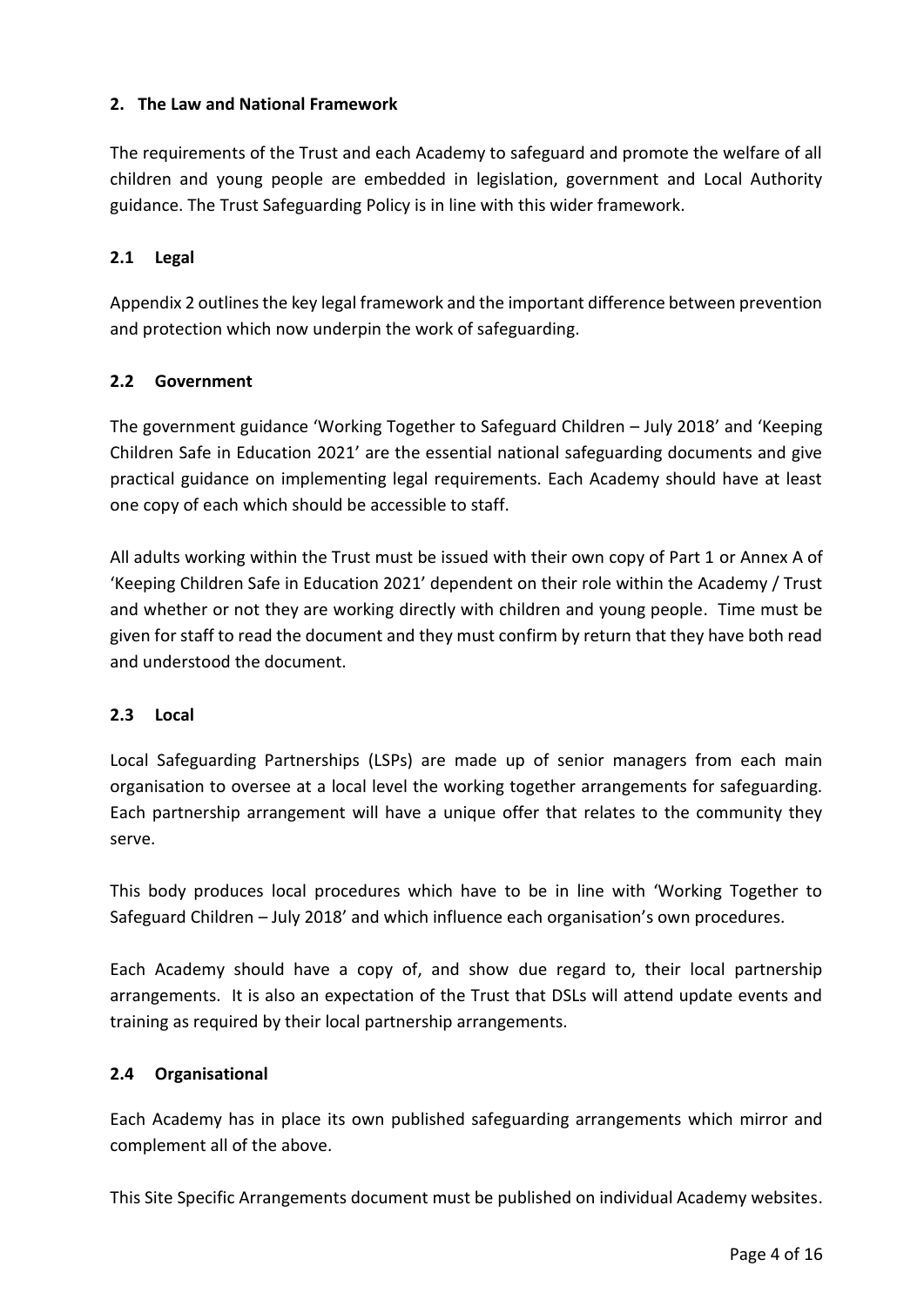#### <span id="page-4-0"></span>**2.5 Definitions and Terminology**

It is important to see safeguarding as the "umbrella" term for everything that is done to support children and young people, to keep them safe and promote their welfare. 'Working Together to Safeguard Children – July 2018' defines safeguarding as:

- protecting children from maltreatment;
- preventing impairment of a child's mental and physical health and development;
- ensuring that children grow up in circumstances consistent with the provision of safe and effective care; and
- taking action to enable all children to have the best outcomes.

Child protection is defined as:

- part of safeguarding and promoting welfare; and
- the activity that is undertaken to protect specific children who are suffering, or who are likely to suffer, significant harm.

It can be seen therefore that protection is only one part of safeguarding and indeed the spirit of the legislation is about promotion of children's needs and the prevention of harm. This supports the need for all staff to be able to respond early when they have a concern rather than wait until something is more defined and certain.

**Staff** refers to all those working for or on behalf of the school, full or part time, temporary or permanent, in either a paid or voluntary capacity.

**Child** includes everyone under the age of 18.

**Parents** refers to birth parents and other adults who are in a parenting role, for example stepparents, foster carers and adoptive parents and LA corporate parents.

The most critical message from the legislation is that "the child's welfare is paramount".

#### <span id="page-4-1"></span>**3. Roles and Responsibilities**

Everyone has a role to play in ensuring the well-being and safety of children, young people, their families and each other.

Below is a brief description of those core responsibilities.

#### <span id="page-4-2"></span>**3.1 All Staff**

All staff will:

make sure they have undertaken the appropriate training for their role;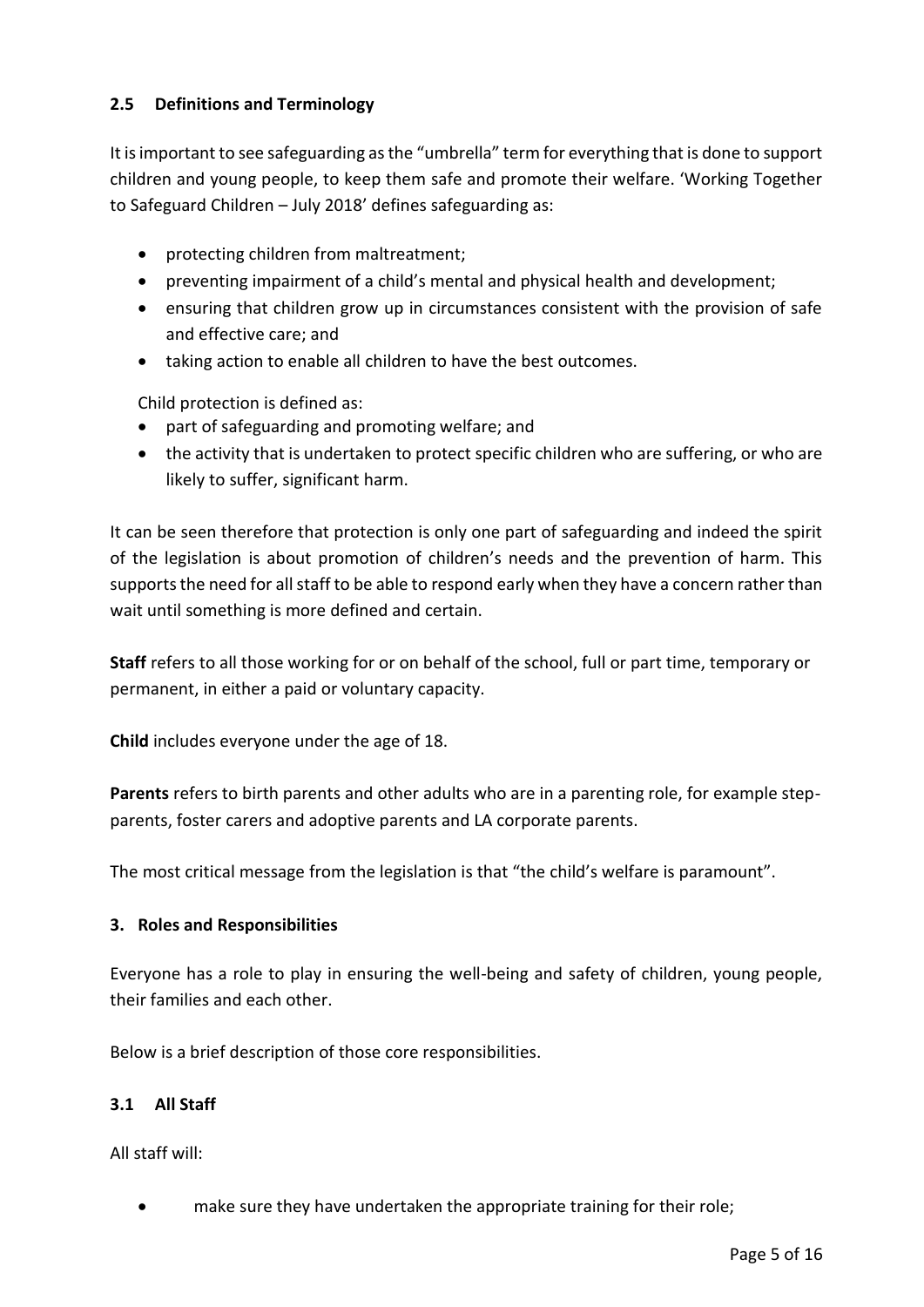- take responsibility to report any concerns, no matter what their role;
- ensure they have a copy of part 1 or Annex A of Keeping Children Safe in Education 2021 and that they have read and understand it;
- be aware of the need to minimise their own vulnerability in not being alone with children or in situations that could render them vulnerable to poor practice and/or allegations against them; and
- always be aware of the needs of young people and be vigilant for any possible signs of abuse.

#### <span id="page-5-0"></span>**3.2 The Designated Safeguarding Lead**

The Designated Safeguarding Lead (DSL) is the member of the Academy's Senior Leadership Team who is responsible for the strategic leadership of safeguarding.

The DSL is the person to whom staff should pass their concerns and who will ensure a practical and efficient way of dealing with those concerns.

The DSL will:

- ensure an open and efficient route for staff to bring concerns to them of any sort and to have their concerns taken seriously;
- ensure they are appropriately trained to carry out the role;
- support staff in ensuring they receive appropriate training;
- promote the procedural pathway within the Academy so staff are aware of the way to report concerns;
- ensure the Academy procedures are followed and adhered to with regard to referring a child if there are concerns about possible abuse;
- act as a source of support, advice and expertise for all staff;
- consider whether concerns referred need to be referred to Local Authority Children's Social Care; the Channel Programme where there is a radicalisation concern or the Police as required
- offer appropriate feedback as necessary as to the progress of the concern;
- maintain written records of concerns about a child even if there is no need to make an immediate referral and keep a record system to ensure consistency;
- discuss with the Principal any complex concerns;
- ensure that all such records are kept confidentially and securely and are separate from student records;
- ensure that an indication of further record-keeping is marked on the student record;
- ensure those particularly complex cases are referred without delay, and especially where it involves a child or young person subject to a child protection plan;
- follows the LSP's escalation policy where cases are not progressing in an acceptable manner; and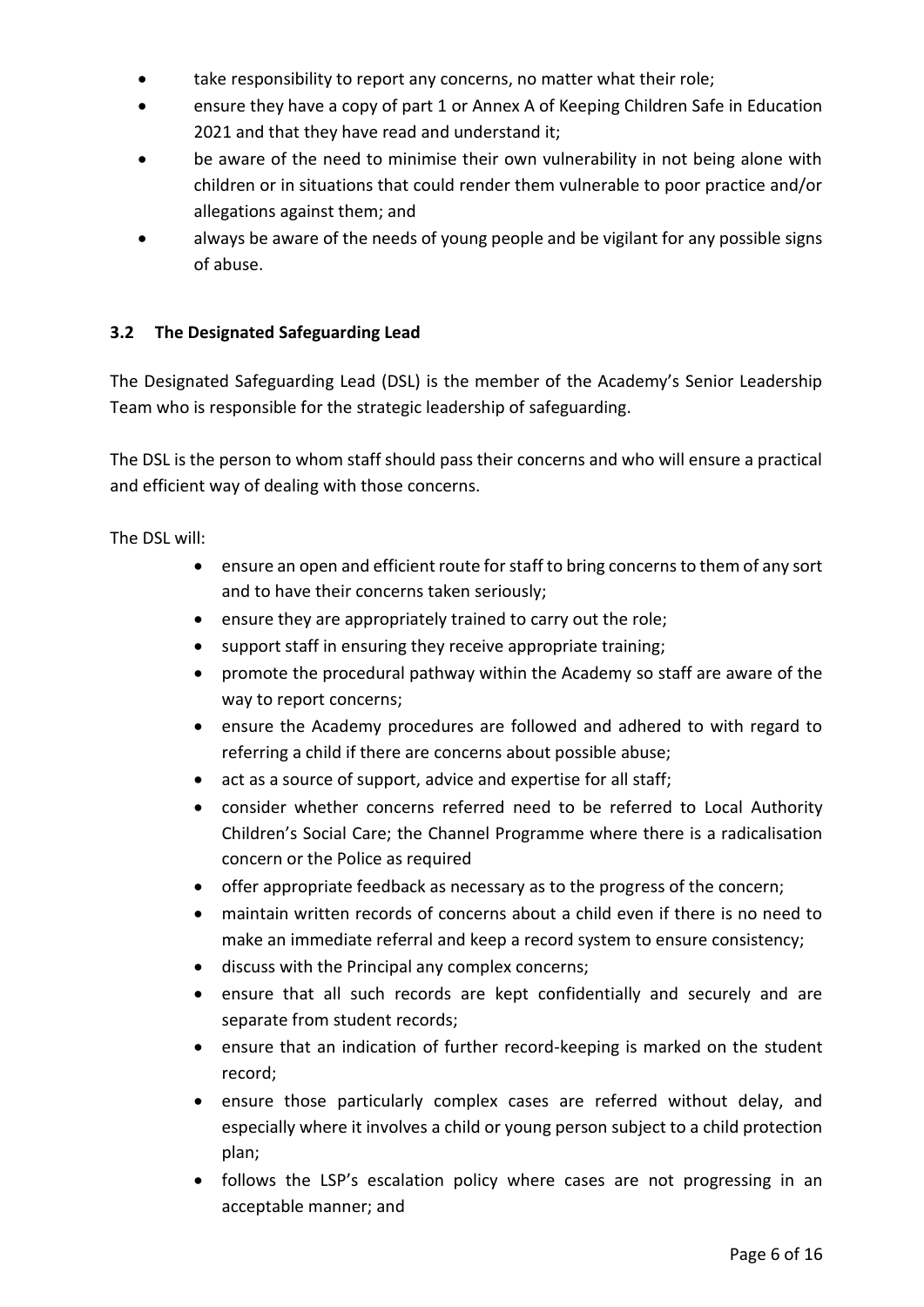• gather, collate and analyse as appropriate all relevant information for purposes of quality assurance.

#### <span id="page-6-0"></span>**3.3 Deputy Designated Safeguarding Lead(s)**

Each Academy within the Trust will appoint at least one Deputy Designated Safeguarding Lead who will formally provide cover and additional capacity for the DSL. Each Deputy DSL will be trained to the same level as the DSL.

In the event of the long-term absence of the DSL, the Principal will identify a Deputy DSL to undertake the duties of the DSL listed above.

#### <span id="page-6-1"></span>**3.4 The Academy Principal**

The Principal in each Academy is responsible for ensuring the Designated Safeguarding Lead is effective in their role of providing and accessing high quality services to safeguard and promote the welfare of children and young people accessing provision from their Academy including to:

- ensure the Child Protection and Safeguarding procedures are implemented and followed by all staff;
- ensure that sufficient time, training, support, resources (including cover arrangments where necessary) is allocated to the DSL and Deputy DSL(s) to carry out their roles effectively, including the assessment of students and attendance at strategy discussions and other necessary meetings;
- offer day to day support and guidance to the DSL as necessary;
- oversee the promotion of safeguarding throughout the Academy, ensuring all staff are appropriately trained and aware of their responsibilities;
- offer supervision to the DSL in relation to their role and decisions made;
- ensure that a senior member of staff is designated as the person in charge of Looked After Children and receives appropriate training;
- encourage students and parents to inform the Academy of any concerns;
- ensure systems are in place for children and young people to express their views and give feedback;
- ensure all staff feel able to raise concerns about poor or unsafe practice and that such concerns are handled sensitively and in accordance with Trust policy;
- ensure that students are provided with opportunities throughout the curriculum to learn about safeguarding, including keeping themselves safe online;
- ensure liaison with the Local Authority Designated Officer (LADO) before taking any action and on an ongoing basis, where an allegation has been made against an adult working within the Trust;
- ensure all Managing Alegations procedures follow safeguarding best practice based on advice from the Chief People and Organisational Development Officer;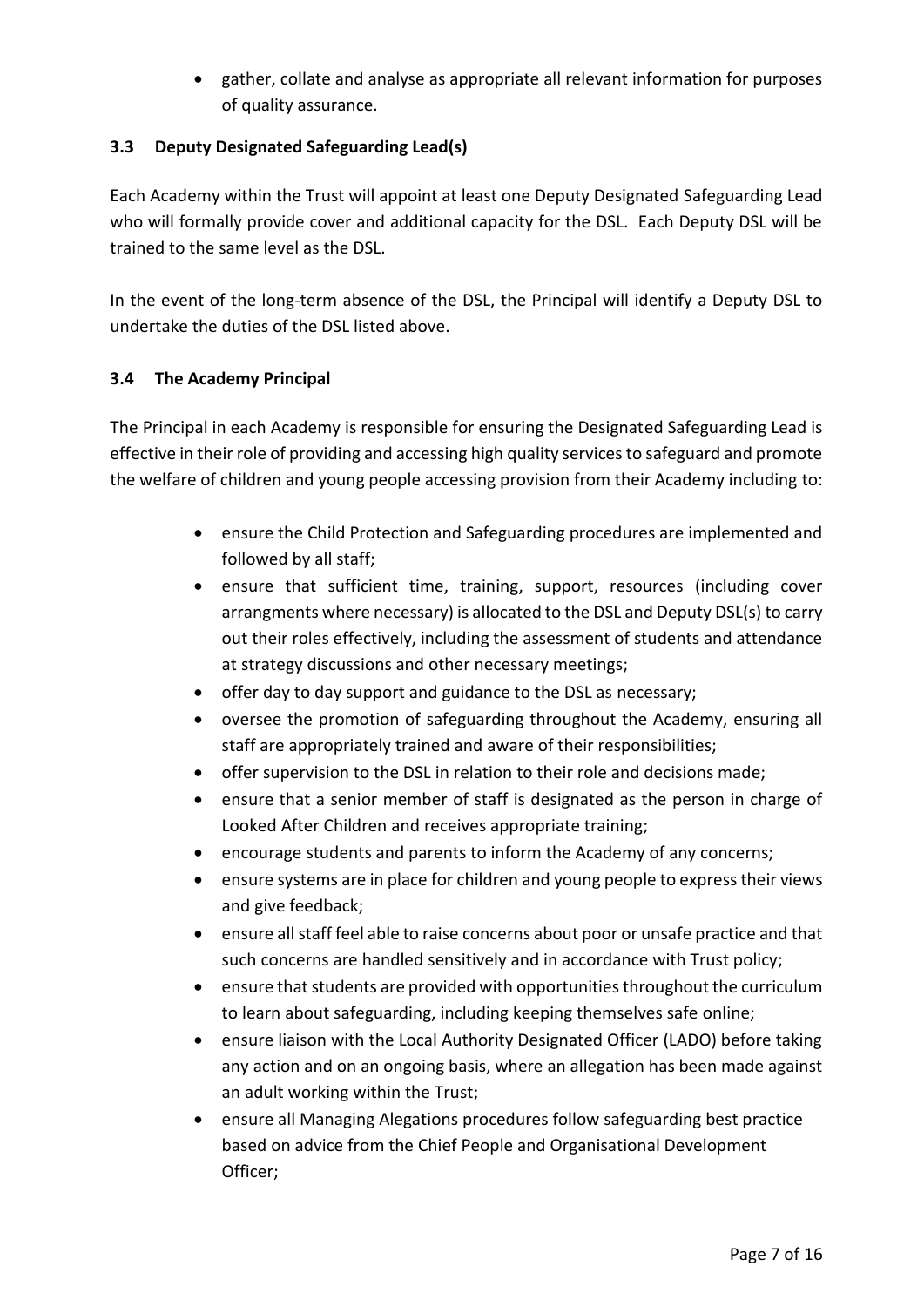- work with the representative of the Academy Advisory Council to put mechanisms in place to ensure that students requiring safeguarding measures are monitored in relation to their situation and progress with their learning; and
- contribute as appropriate to quality assurance processes

#### <span id="page-7-0"></span>**3.5 The Academy Senior Leadership Team**

The Academy Senior Leadership Team will support the Principal to discharge the duties to safeguard children and young people.

The Academy Senior Leadership Team will:

- promote the importance of safeguarding throughout the Academy;
- oversee the effectiveness of safeguarding systems, especially procedures, and review and report any changes that are required;
- support the work of the DSL to ensure an effective process for dealing with concerns; and
- ensure that the Academy fulfils its statutory duty to co-operate with other agencies and that the chain of accountability is clear from front line to senior level.

#### <span id="page-7-1"></span>**3.6 The Trust**

The Trust Safeguarding Directorate will provide strategic leadership within the Greenwood Academies Trust for all aspects of safeguarding children and young people.

The Trust Safeguarding Directorate will:

- ensure that all policies and procedures are reviewed and updated in line with national and local requirements and appropriate changes disseminated to all Academies;
- ensure that there are systems in place to support the effective management of safeguarding, especially the role of DSLs, training for all staff and supervision as appropriate;
- ensure that there is someone available to Academy Principals who can offer appropriate external advice and support with safeguarding concerns especially when they are complex and/or relate to allegations against staff;
- ensure Quality Assurance processes are in place and oversee the information they produce to measure the progress and effectiveness of existing safeguarding frameworks; and
- produce information to the Trust Board in relation to Safeguarding in order to ensure that the Board can demonstrate that it is discharging its safeguarding obligations appropriately.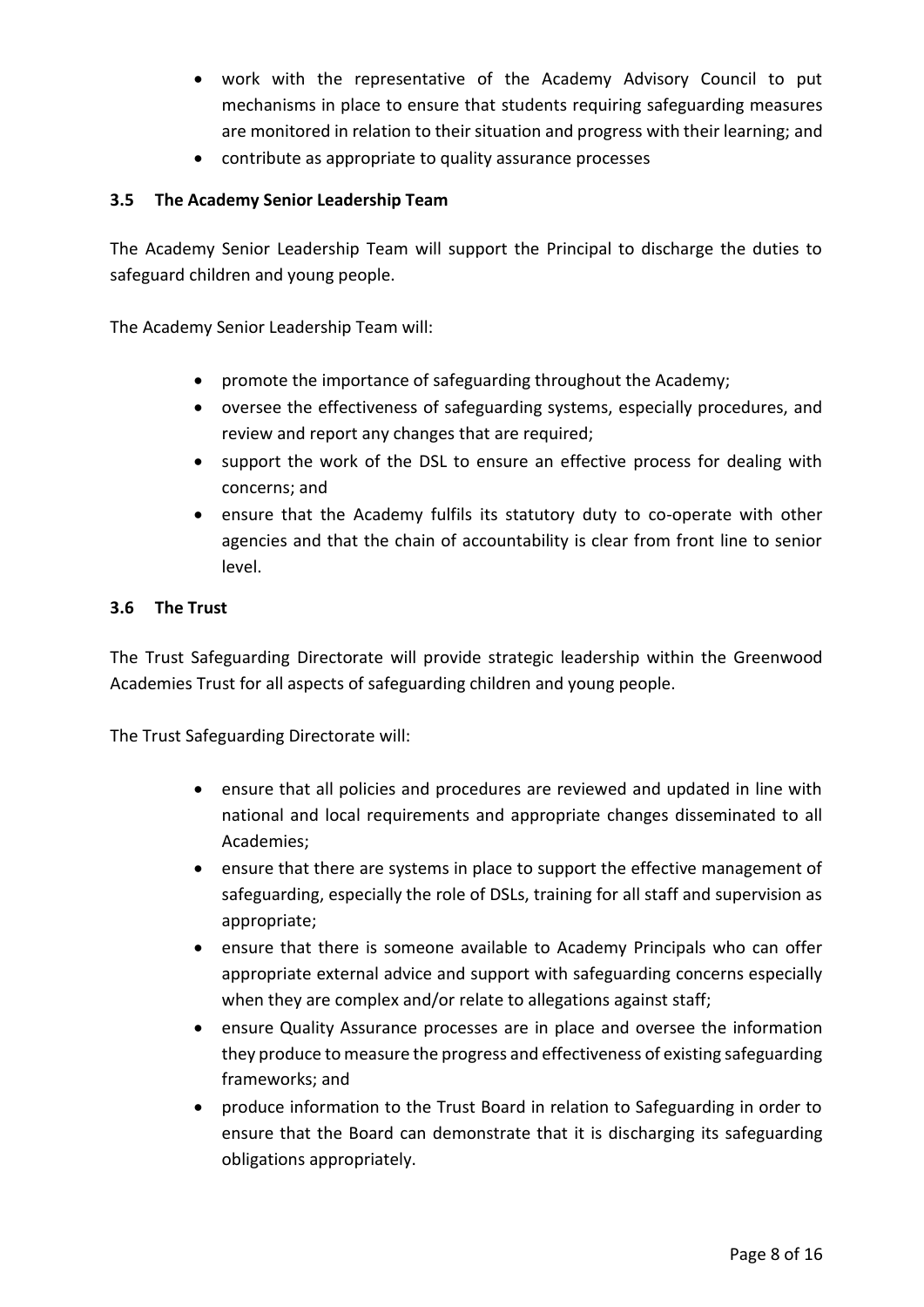#### <span id="page-8-0"></span>**3.7 The Executive**

The Deputy Chief Executive, through line management, will provide appropriate challenge and support to the Trust Safeguarding Directorate to ensure the Trust and the Academies it sponsors are taking all opportunities to safeguard and protect the children and young people that access their services.

#### <span id="page-8-1"></span>**4. Governance of Safeguarding**

The Greenwood Academies Trust has appointed a Trustee to take responsibility for monitoring the Greenwood Academies Trust's safeguarding governance and management arrangements implemented by the Executive on behalf of the Trust Board.

The day to day leadership of safeguarding is delegated to the Trust Safeguarding Directorate, under the leadership of the Senior Safeguarding Adviser, who will work with Principals and DSLs to ensure that all statutory duties are fulfilled.

The Trust Safeguarding Directorate provides regular reports to the Trustee with responsibility for safeguarding along with other members of the Standards and Inclusion Sub-Committee of the Trust Board.

The role of the Safeguarding Trustee, with the support of the Standards and Inclusion Sub-Committee of the Trust Board, is to provide appropriate challenge and support to the Executive and Trust Safeguarding Directorate to ensure that they are satisfied that the Trust is fulfilling its safeguarding duties identified in the statutory guidance Keeping Children Safe in Education 2021.

#### <span id="page-8-2"></span>**5. Quality Assurance**

Robust safeguarding practices and procedures are key to supporting and safeguarding the children and young people that access services from the Greenwood Academies Trust. Effective quality assurance measures are essential in ensuring the practices and procedures are fit for purpose.

Three assurance categories are in place to monitor safeguarding within the Trust (Red, Amber and Green) and Academies are placed in the category based on the current rating of their practices.

It is important to note that the current grading of each Academy is reviewed constantly and may be subject to change without prior notice.

#### <span id="page-8-3"></span>**6. Escalation**

Staff need to be aware of those times when concerns may look as though they are not progressing to an outcome or some form of action. This may be indicated by: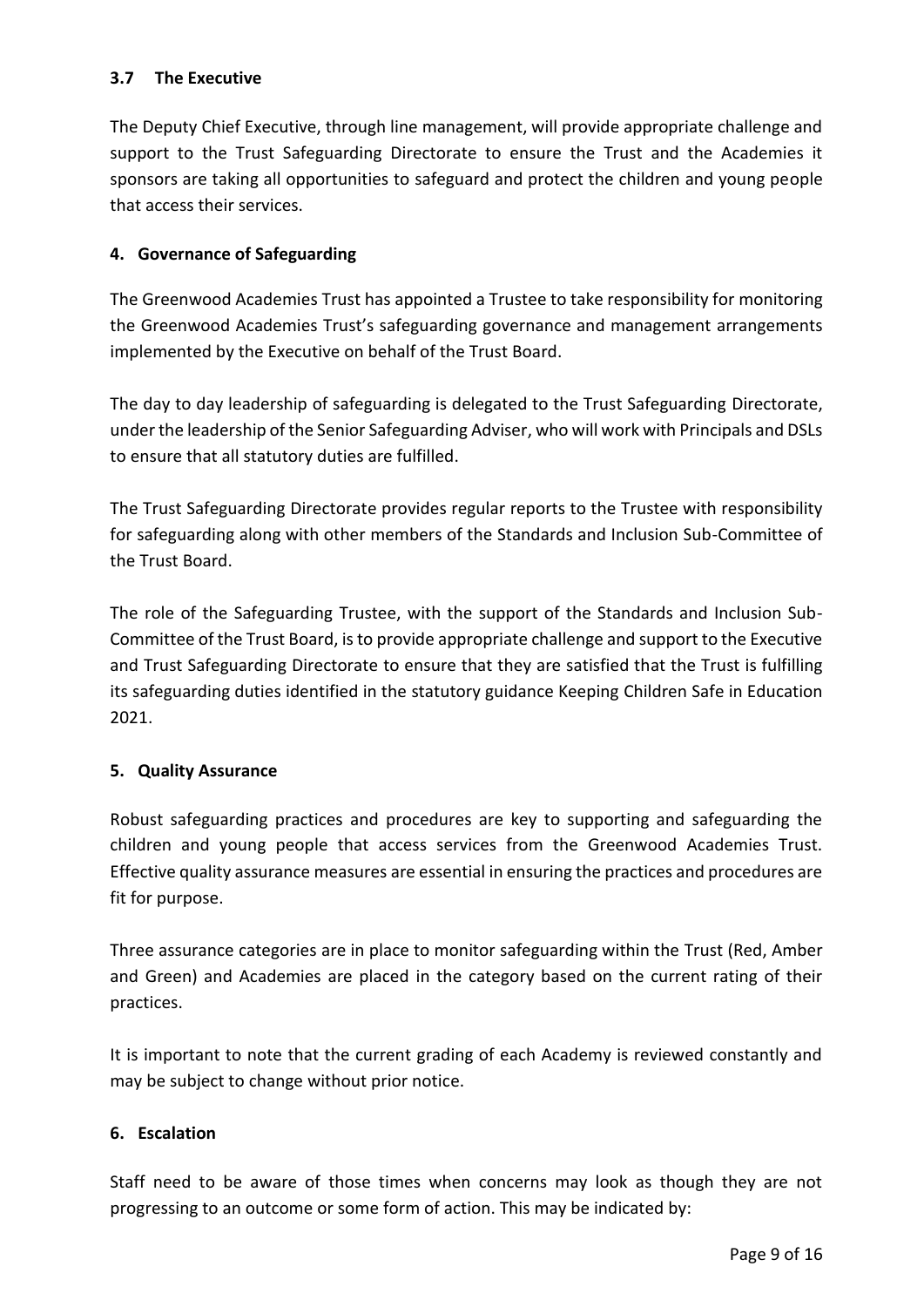- difficulty in getting hold of a DSL;
- staff not being satisfied about the decision of the DSL or Principal;
- staff aware that a colleague has not passed on a concern;
- external agencies not accepting a referral from an Academy when it is felt one is needed;
- staff not aware of what has happened to their concern because of a lack of feedback.

It is important that staff do not close down a concern because they feel "stuck" or "they can't do anymore". It is important to escalate concerns to DSLs, Principals, other senior staff or if necessary, to the Trust Safeguarding Directorate.

If there are concerns about the work of an external agency please refer to the escalation policy published by the Local Safeguarding Partnership.

The important principle is not to allow a concern to be "closed down" without it having received the necessary attention, assessment and resolution.

If the options above have been explored fully and the concern still isn't being handled effectively and therefore placing the child or young person at risk, it is important that you continue to escalate your concerns by contacting the Safeguarding Trustee via Greenwood House or by contacting the NSPCC Whistleblowing Advice Line on 0800 028 0285.

#### <span id="page-9-0"></span>**7. Managing Allegations against Adults Working within the Trust**

The Trust takes very seriously allegations against any adult working within the Trust and acknowledges that if concerns are not addressed as early as possible they can create unsafe working environments and leave staff and children increasingly vulnerable

The Trust has a 'Managing Allegations against Adults Working within the Trust' Policy which should be followed in all cases where concerns are identified in relation to an adult working within the Trust's conduct which affects/could affect student welfare or may result in a potential safeguarding issue.

Concerns about colleagues in the context of student welfare and safeguarding may arise in a number of ways:

- poor attitude or practice that potentially impacts on the general well-being of children that need addressing;
- aspects of poor practice witnessed by others;
- adults speaking against the ethos of the Academy; and/or
- non-compliance with Trust's policies and procedures relating to safeguarding.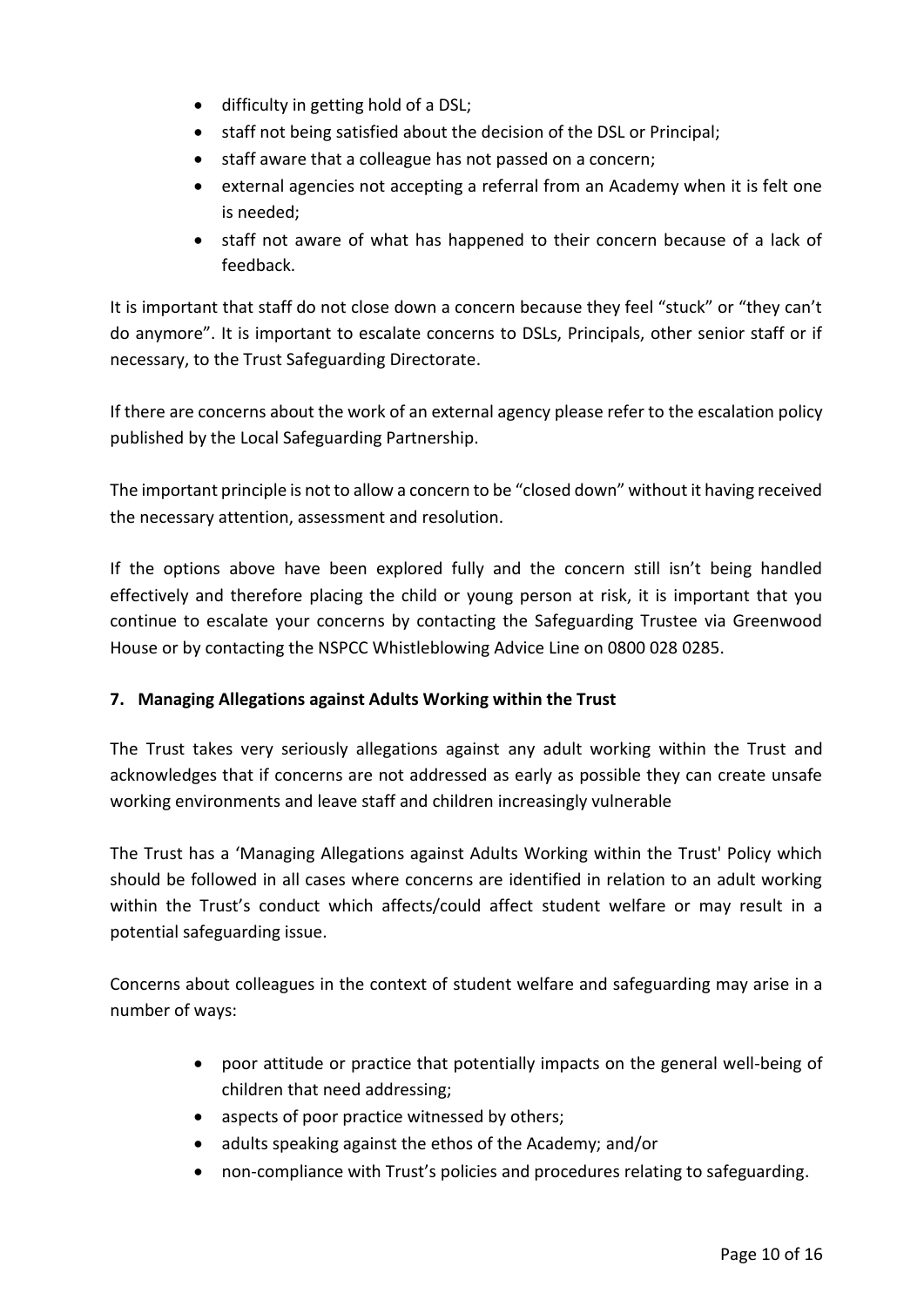More specifically, allegations may be made against an adult working within the Trust by a child or colleague in relation to abuse. All of the above will be seen as reportable matters and discussions must take place without delay with the Principal.

However, certain allegations in relation to adults have to be reported by the Principal to the Local Authority Designated Officer (LADO) who is the statutory lead for dealing with and advising about such issues, specifically where a member of staff has:

- behaved in a way that has harmed a child, or may have harmed a child;
- possibly committed a criminal offence against or related to a child; or
- behaved towards a child or children in a way that indicates he or she would pose a risk of harm to children; and/or
- behaved or may have behaved in a way that indicates they may not be suitable to work with children

Internal decisions in such cases should not be finalised without the advice of the LADO. The reasons why staff may not wish to report their colleagues have to be understood.

It would not be unusual for people to know and believe that practice is not acceptable but feel unable to respond because of the fear:

- they might have the concerns wrong;
- for their own job and prospects if they report another colleague;
- of isolation by other staff;
- about what might happen to the member of staff in the long term.

It is particularly difficult if adults are also close friends and/or partners in a relationship.

It must be recognised that the child's welfare remains paramount at all times and it can be very easy to lose sight of the impact on others of being on the receiving end of unacceptable and sometimes illegal behaviour.

Issues about attitude and poor practice may be dealt with internally and as part of the adult's development and competency. However, if such concerns are persistent and any plan has not affected change, advice should be sought and appropriate people included in the decisionmaking process.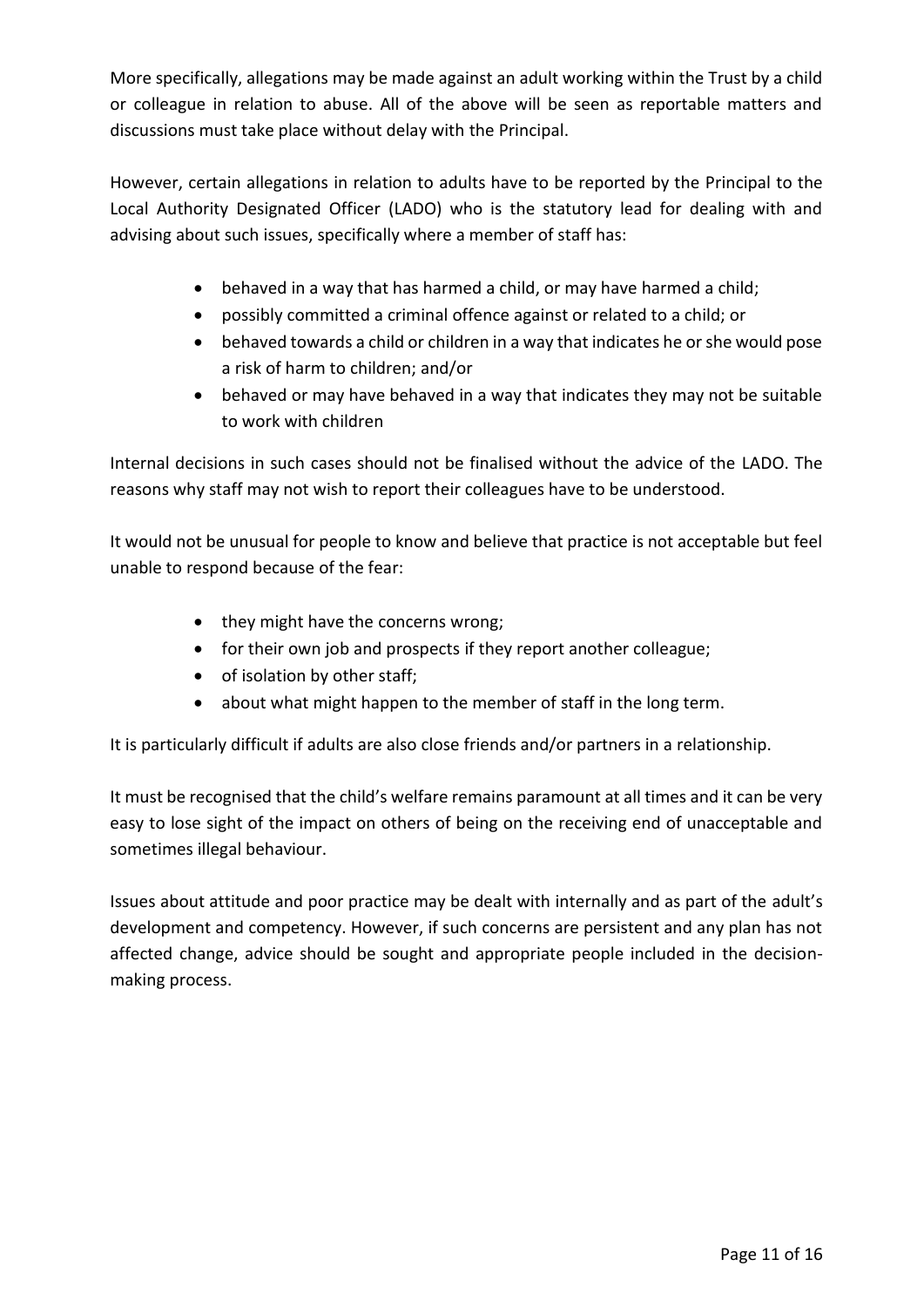#### <span id="page-11-0"></span>**Appendix 1 – List of Academies**

| <b>Academy Site</b>                 | <b>Web Address</b>                |
|-------------------------------------|-----------------------------------|
| <b>Beacon Primary Academy</b>       | www.beaconprimaryacademy.org      |
| <b>Bishop Creighton Academy</b>     | www.bishopcreightonacademy.org    |
| City of Peterborough Academy        | www.cityofpeterboroughacademy.org |
| Corby Primary Academy               | www.corbyprimaryacademy.org       |
| Danesholme Infant Academy           | www.danesholmeinfantacademy.org   |
| Danesholme Junior Academy           | www.danesholmejuniorschool.co.uk  |
| Dogsthorpe Academy                  | www.dogsthorpeacademy.org         |
| Green Oaks Primary Academy          | www.greenoaksprimaryacademy.org   |
| Hazel Leys Academy                  | www.hazelleysacademy.org          |
| <b>Houghton Regis Academy</b>       | www.houghtonregisacademy.org      |
| Ingoldmells Academy                 | www.ingoldmellsacademy.org        |
| Kingswood Primary Academy           | www.kingswoodprimaryacademy.org   |
| Kingswood Secondary Academy         | www.kingswoodsecondaryacademy.org |
| Mablethorpe Primary Academy         | www.mablethorpeprimaryacademy.org |
| Mansfield Primary Academy           | www.mansfieldprimaryacademy.org   |
| Medeshamstede Academy               | www.medeshamstedeacademy.org      |
| Nethergate Academy                  | www.nethergateacademy.org         |
| Newark Hill Academy                 | www.newarkhillacademy.org         |
| Nottingham Academy - Primary Campus | www.nottinghamacademy.org         |
| Nottingham Academy - Greenwood Road | www.nottinghamacademy.org         |
| Nottingham Girls' Academy           | www.nottinghamgirlsacademy.org    |
| Purple Oaks Academy                 | www.purpleoaksacademy.org         |
| Queensmead Primary Academy          | www.queensmeadacademy.org         |
| Rushden Primary Academy             | www.rushdenprimaryacademy.org     |
| Seathorne Primary Academy           | www.seathorneprimaryacademy.org   |
| <b>Skegby Junior Academy</b>        | www.skegbyjunioracademy.org       |
| <b>Skegness Infant Academy</b>      | www.skegnessinfantacademy.org     |
| <b>Skegness Junior Academy</b>      | www.skegnessjunioracademy.org     |
| Skegness Academy                    | www.skegnessacademy.org           |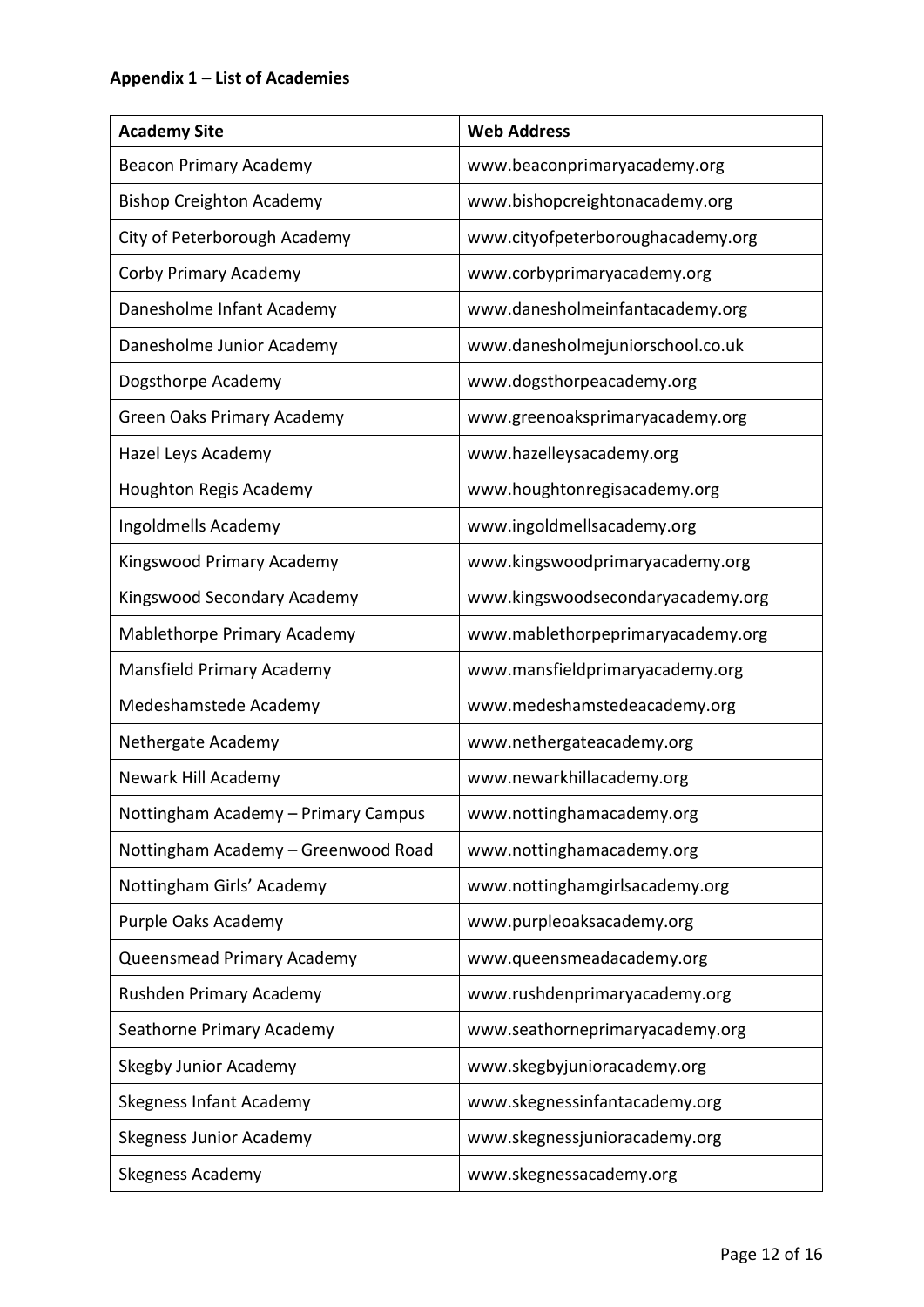| <b>Stanground Academy</b>       | www.stangroundacademy.org       |
|---------------------------------|---------------------------------|
| <b>Studfall Infant Academy</b>  | www.studfallinfantacademy.org   |
| <b>Studfall Junior Academy</b>  | www.studfalljunioracademy.org   |
| Sunnyside Primary Academy       | www.sunnysideprimaryacademy.org |
| The Wells Academy               | www.thewellsacademy.org         |
| <b>Welland Academy</b>          | www.wellandacademy.org          |
| <b>Weston Favell Academy</b>    | www.westonfavellacademy.org     |
| <b>Woodvale Primary Academy</b> | www.woodvaleprimaryacademy.org  |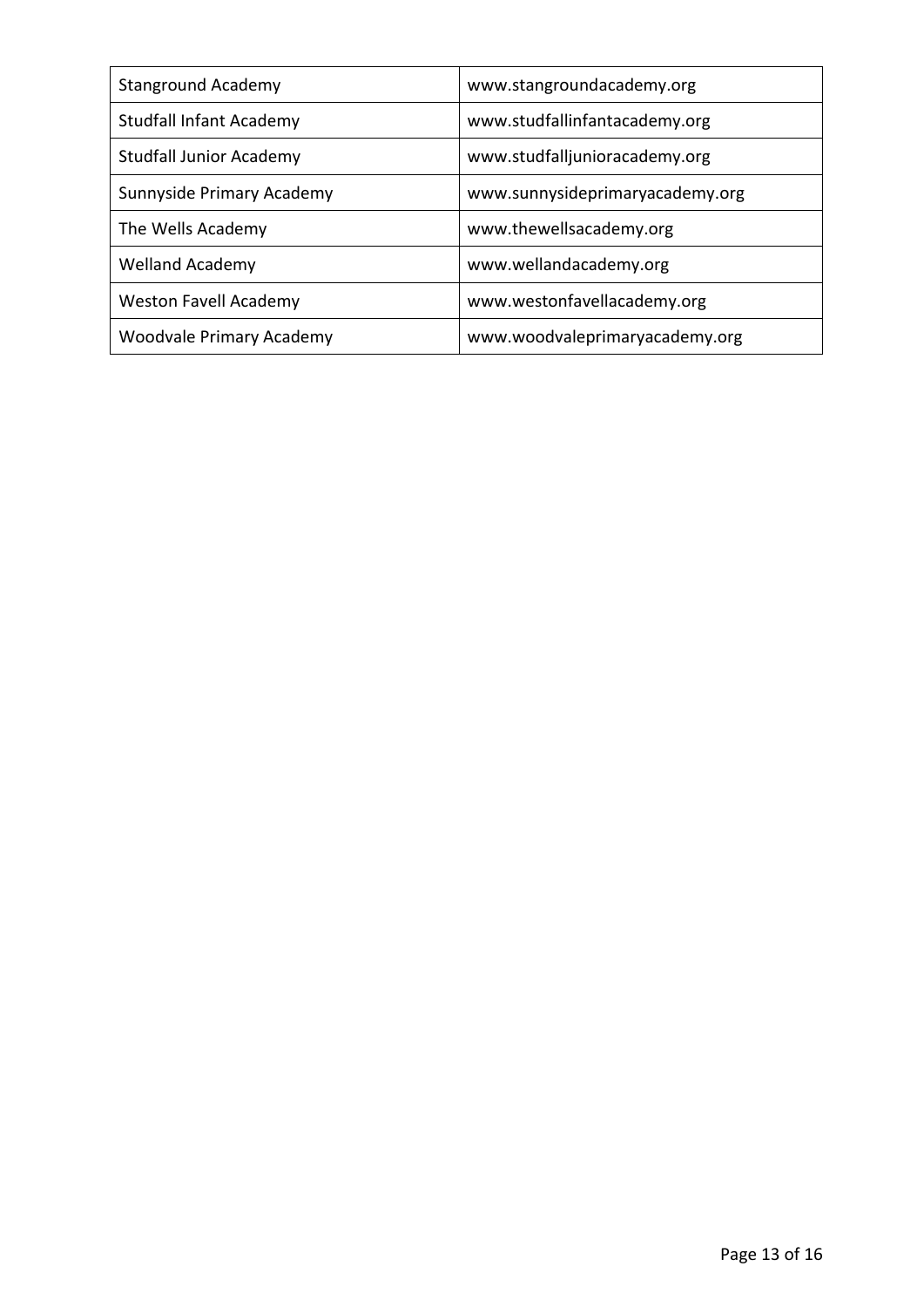#### <span id="page-13-0"></span>**Appendix 2 – Legal Powers and Duties**

The Children Act 1989 and 2004 outline the powers and duties to safeguard and promote the welfare of children. The key sections are described below.

#### **Children Act 2004**

Section 10 requires each Local Authority to make arrangements to promote co-operation between the authority, each of the authority's relevant partners and such other persons or bodies working with children in the Local Authority's area as the authority considers appropriate. The arrangements are to be made with a view to improving the wellbeing of children in the authority's area, which includes protection from harm or neglect alongside other outcomes.

Section 11 places duties on a range of organisations and individuals to ensure their functions, and any services that they contract out to others, are discharged with regard to the need to safeguard and promote the welfare of children.

This is a particularly important section for the Trust and all the Academies in understanding its need to co-operate with Children's Services Social Care in fulfilling this duty to safeguard and protect.

#### **The Children and Social Work Act 2017**

The Children Act 2004, as amended by the Children and Social Work Act 2017,

strengthens this already important relationship by placing new duties on key agencies in a local area. Specifically the police, clinical commissioning groups and the local authority are under a duty to make arrangements to work together, and with other partners locally, to safeguard and promote the welfare of all children in their area.

#### **Education Act 2002**

Section 175 places a duty on Local Authorities in relation to their education functions, the governing bodies of maintained schools and the governing bodies of further education institutions (which include sixth-form colleges) to exercise their functions with a view to safeguarding and promoting the welfare of children who are either pupils at a school or who are pupils under 18 years of age attending further education institutions.

The same duty applies to independent schools (which include Academies/free schools) by virtue of regulations made under section 157 of this Act.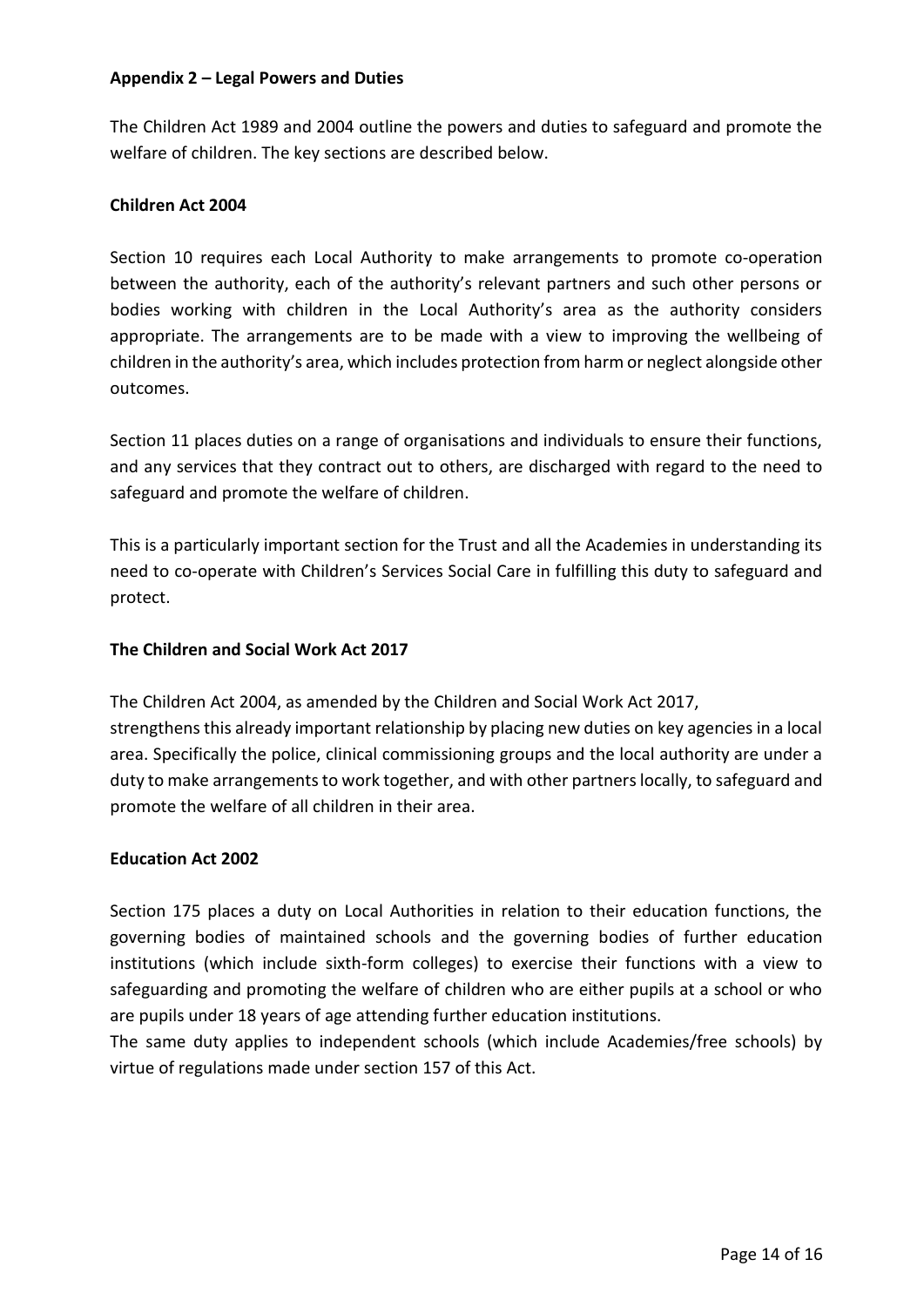#### **Children Act 1989**

The Children Act 1989 places a duty on Local Authorities to promote and safeguard the welfare of children in need in their area.

Section 17(1) of the Children Act 1989 states that it shall be the general duty of every

Local Authority:

- a) to safeguard and promote the welfare of children within their area who are in need; and
- b) so far as is consistent with that duty, to promote the upbringing of such children by their families, by providing a range and level of services appropriate to those children's needs.

Section 17(10) states that a child shall be taken to be in need if:

- a) the child is unlikely to achieve or maintain, or to have the opportunity of achieving or maintaining, a reasonable standard of health or development without the provision of services by a Local Authority under Part III of the Children Act 1989;
- b) the child's health or development is likely to be significantly impaired, or further impaired, without the provision of such services; or
- c) the child is disabled.

Under section 17, Local Authorities have responsibility for determining what services should be provided to a child in need. This does not necessarily require Local Authorities themselves to be the provider of such services

Section 47(1) of the Children Act 1989 states that:

Where a Local Authority:

- a) are informed that a child who lives, or is found, in their area (i) is the subject of an emergency protection order, or (ii) is in police protection; and
- b) have reasonable cause to suspect that a child who lives, or is found, in their area is suffering, or is likely to suffer, significant harm: the Authority shall make, or cause to be made, such enquires as they consider necessary to enable them to decide whether they should take any action to safeguard and promote the child's welfare.

Section 53 of the Children Act 2004 amends both section 17 and section 47 of the Children Act 1989, to require in each case that before determining what services to provide or what action